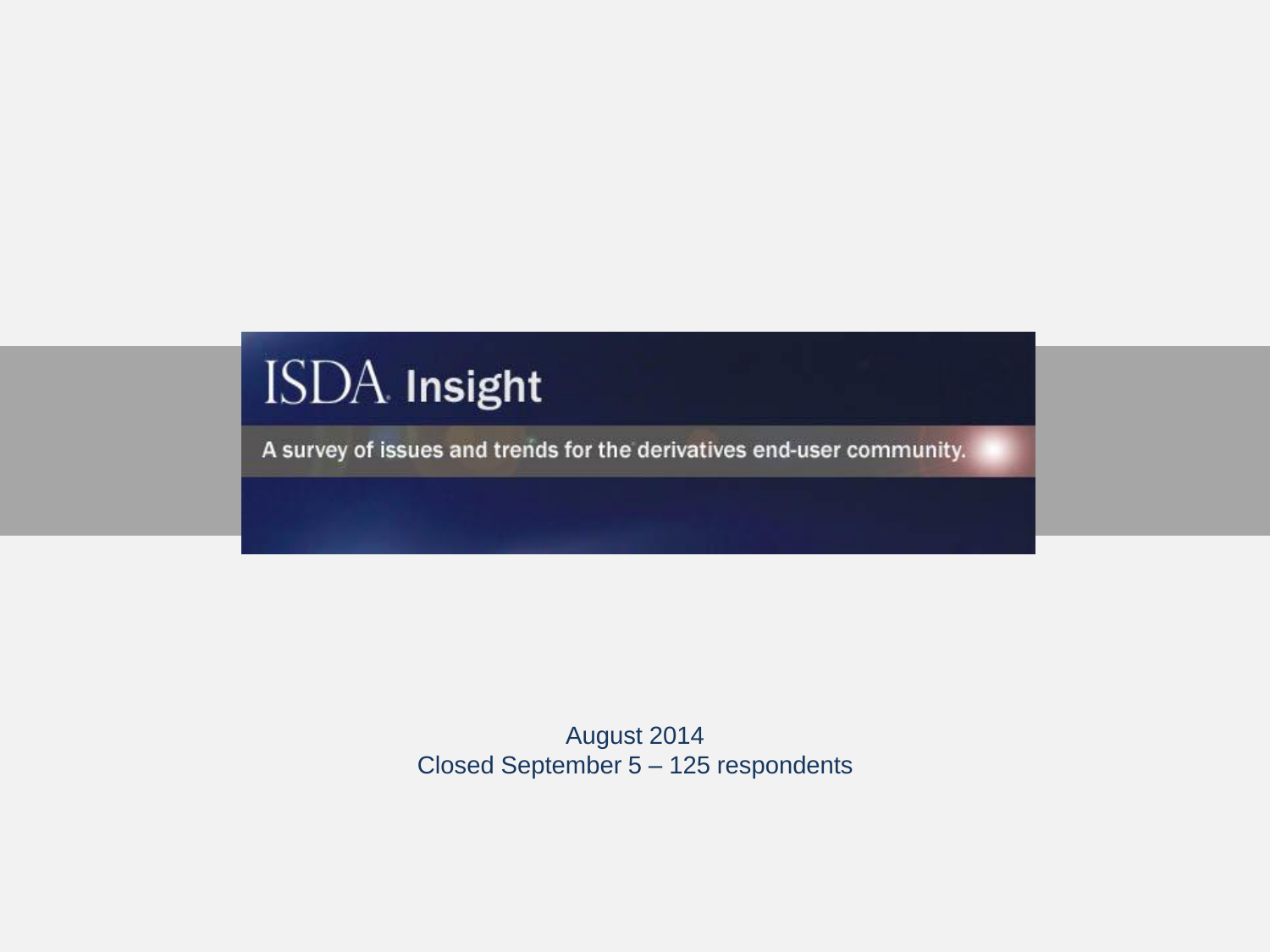## **2. How would you describe the organization for which you work:**



| ▫ | Non-financial corporate                                                                         | 28% (35)      | ч | Financial institution (bank end-user,<br>insurer, finance company) | 24.8% (31)  |
|---|-------------------------------------------------------------------------------------------------|---------------|---|--------------------------------------------------------------------|-------------|
|   | Asset manager (institutional<br>investment or mutual fund or<br>alternative investment manager) | $30.4\%$ (38) | ш | Government/sovereign/supranational                                 | $1.6\%$ (2) |
|   | Energy/commodity                                                                                | $8.8\%$ (11)  | ⊔ | Other                                                              | $6.4\%$ (8) |

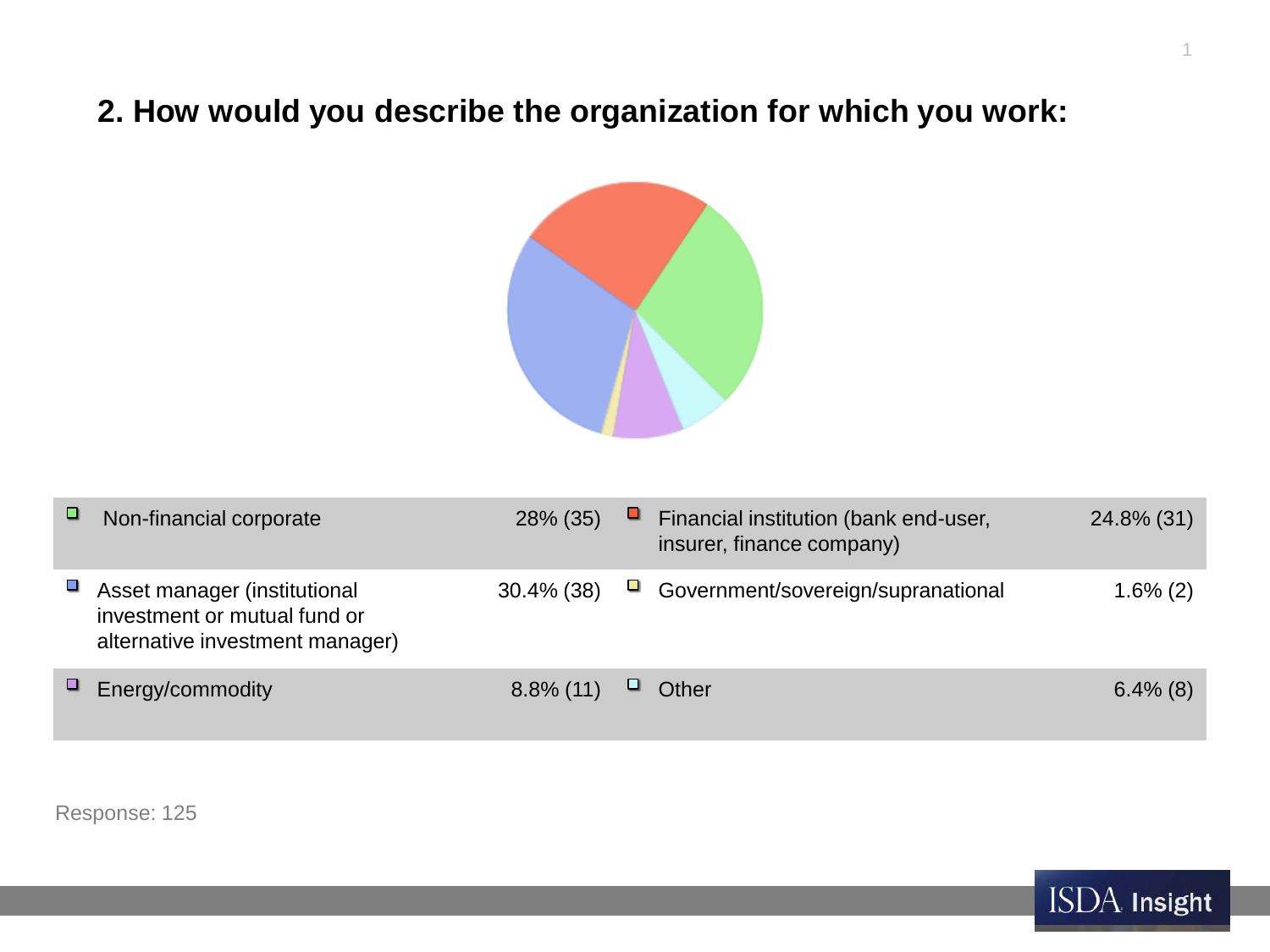## **3. The organization for which I work is headquartered in:**



| $\Box$ Africa         | $0\%$ (0)    | ■ Asia Pacific        | $2.42\%$ (3) |
|-----------------------|--------------|-----------------------|--------------|
| $\Box$ Australia      | $0\%$ (0)    | $\Box$ Eastern Europe | $4.84\%$ (6) |
| $\Box$ Western Europe | 37.9% (47)   | $\Box$ Japan          | $2.42\%$ (3) |
| □ Middle East         | $0.81\%$ (1) | □ North America       | 49.19% (61)  |
| $\Box$ Latin America  | $2.42\%$ (3) |                       |              |

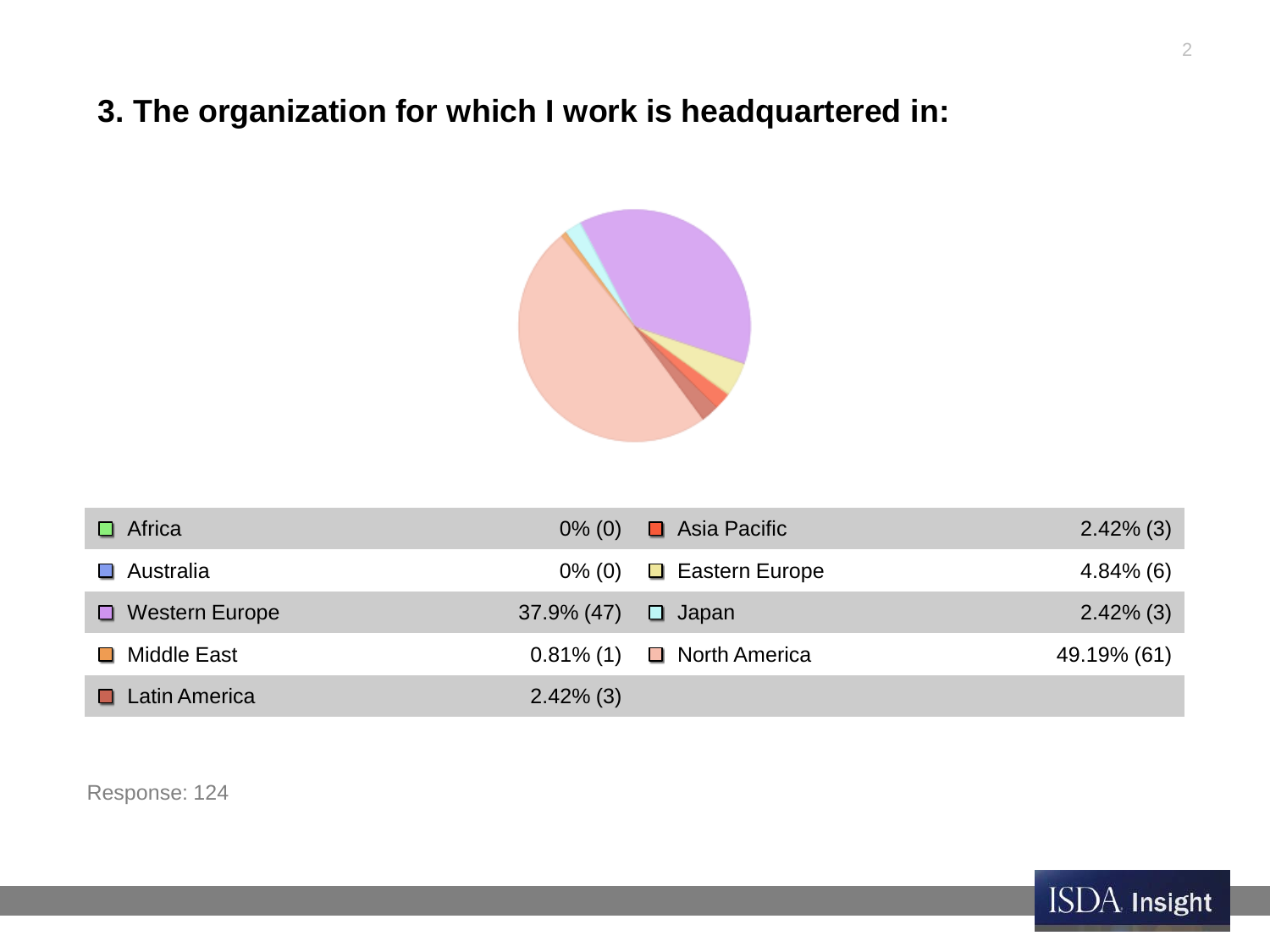### **4. What impact will the new electronic trade execution requirements for OTC derivatives in the US and Europe have on the following areas:**



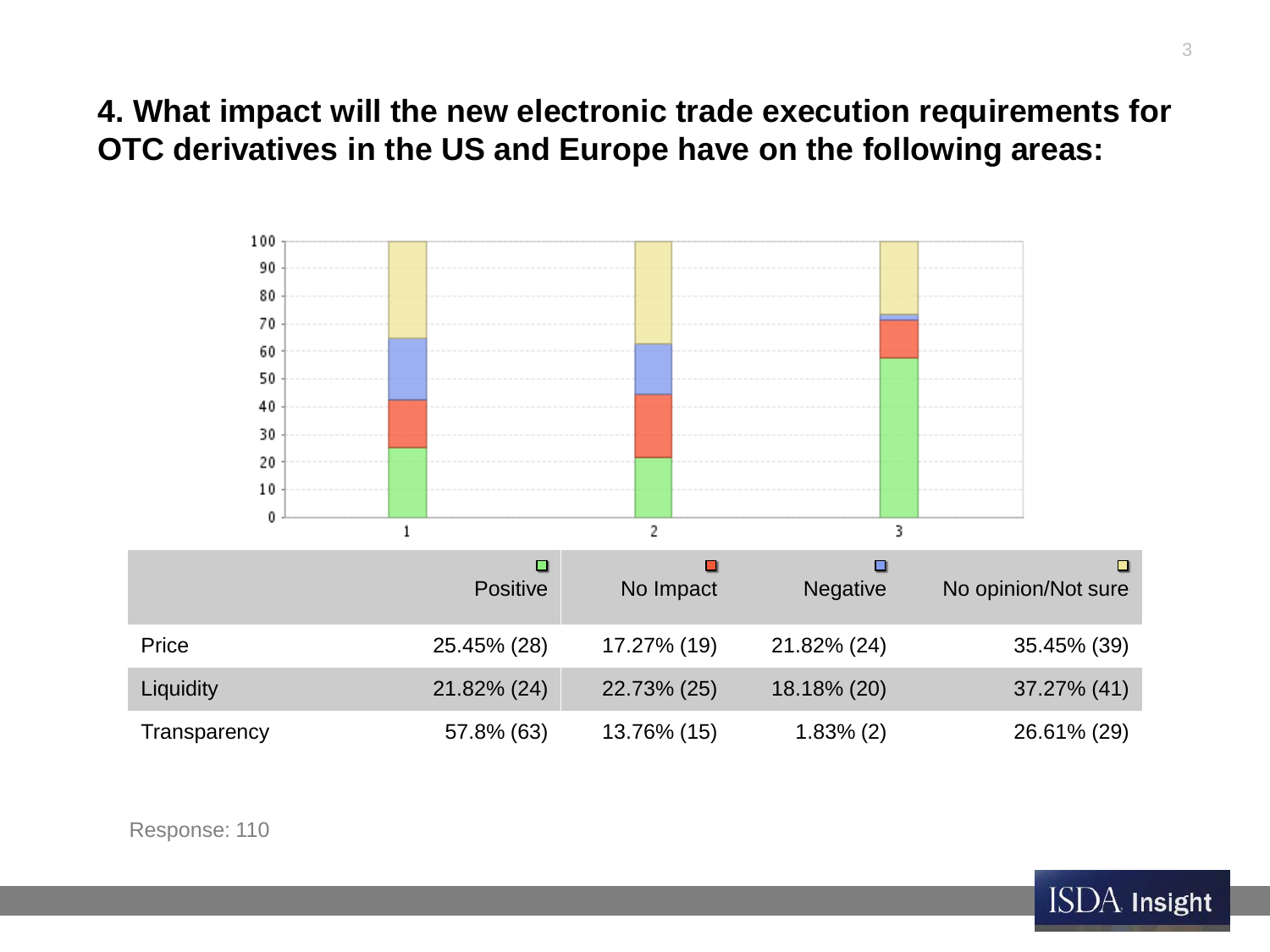**5. What percentage of your OTC derivatives trades are currently executed electronically through swap execution facilities (SEFs) or multilateral trading facilities (MTFs)?**



| $\Box$ 0-10%         | 49.04% (51) $\Box$ 11-25% |                                          | $4.81\%$ (5) |
|----------------------|---------------------------|------------------------------------------|--------------|
| $\Box$ 26-50%        |                           | 6.73% (7) $\Box$ 51-75%                  | $3.85\%$ (4) |
| $\Box$ More than 75% |                           | $9.62\%$ (10) $\Box$ No opinion/Not sure | 25.96% (27)  |

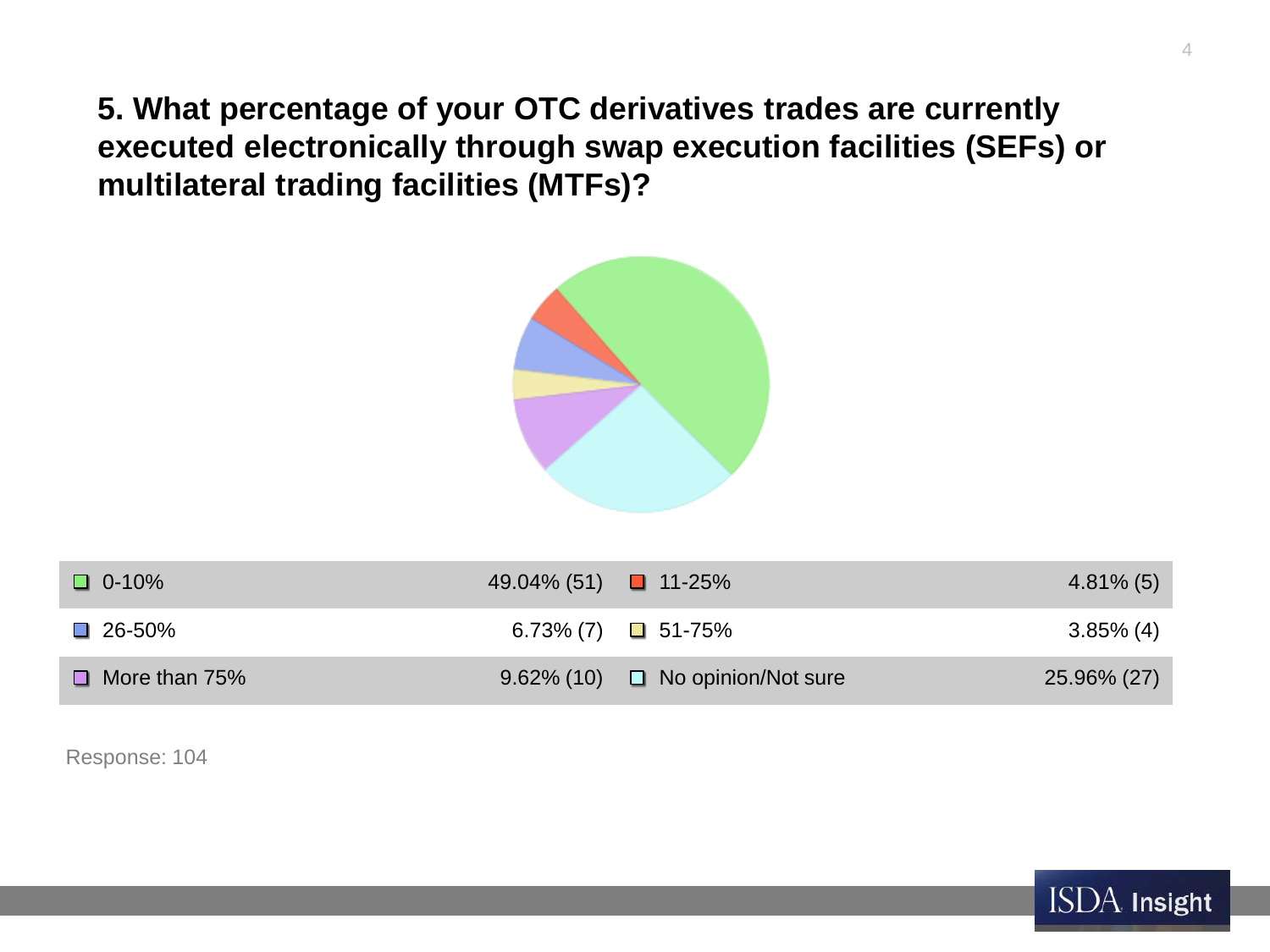**6. How many user agreements have you signed with US-based swap execution facilities (SEFs) to date?**



| $\Box$ 1 to 2                                                                            | 22.12% (23)  | $\Box$ 3 to 4                                                                         | $4.81\%$ (5)  |
|------------------------------------------------------------------------------------------|--------------|---------------------------------------------------------------------------------------|---------------|
| $\Box$ More than 4                                                                       | $7.69\%$ (8) | $\Box$ I currently do not have SEF user<br>agreements in place but intend to<br>do so | $9.62\%$ (10) |
| I currently do not have SEF user<br>ш<br>agreements in place and do NOT<br>plan to do so | 40.38% (42)  | $\Box$ No opinion/Not sure                                                            | 15.38% (16)   |

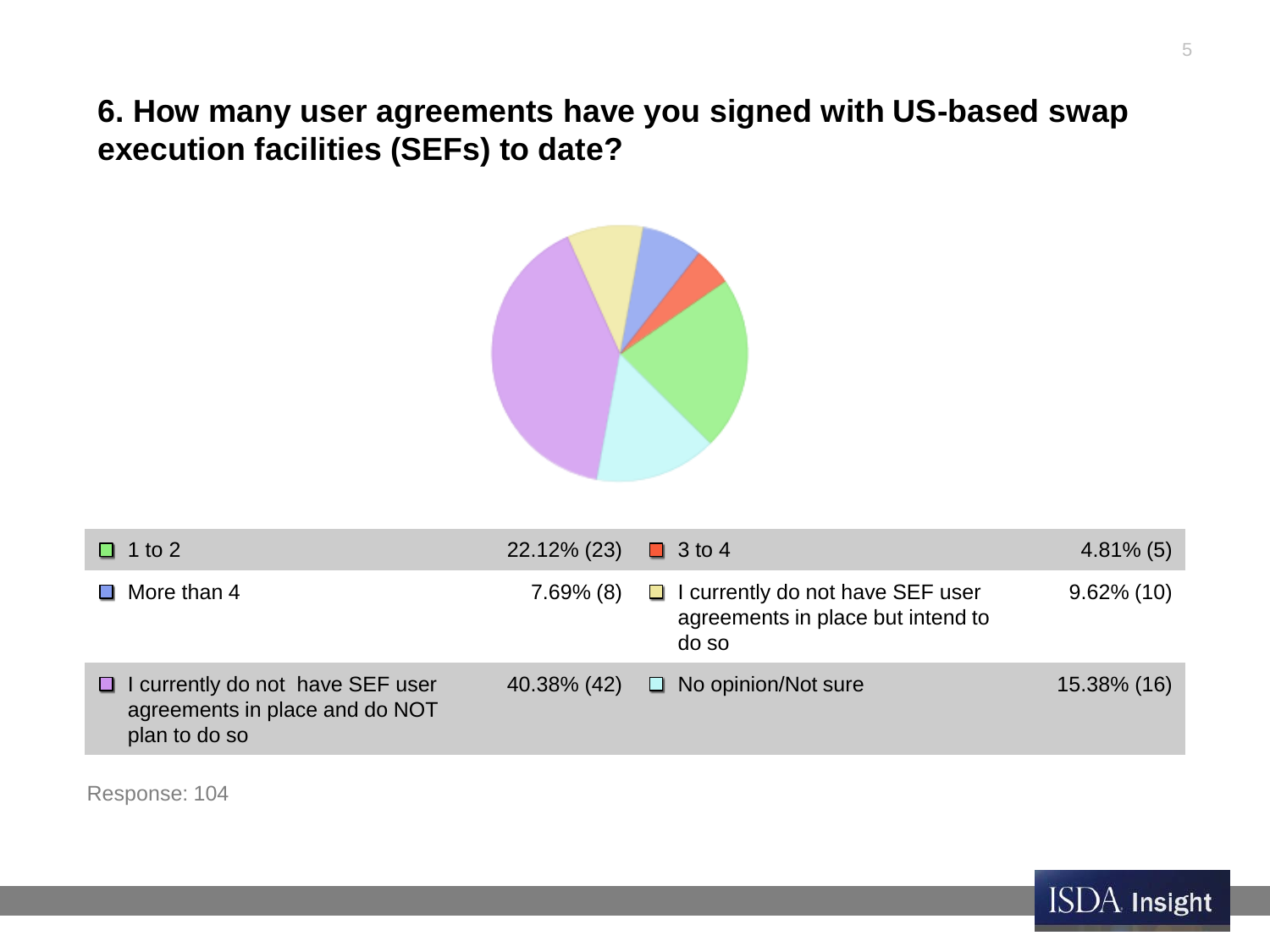**7. Do you agree or disagree that market fragmentation is occurring along geographic lines as a result of the regulatory framework that is being put into place in key jurisdictions?**



| $\Box$ Yes, the market is fragmenting |               | $54.46\%$ (55) $\Box$ No, the market is not fragmenting | $5.94\%$ (6) |
|---------------------------------------|---------------|---------------------------------------------------------|--------------|
| $\Box$ No opinion/Not sure            | $39.6\%$ (40) |                                                         |              |

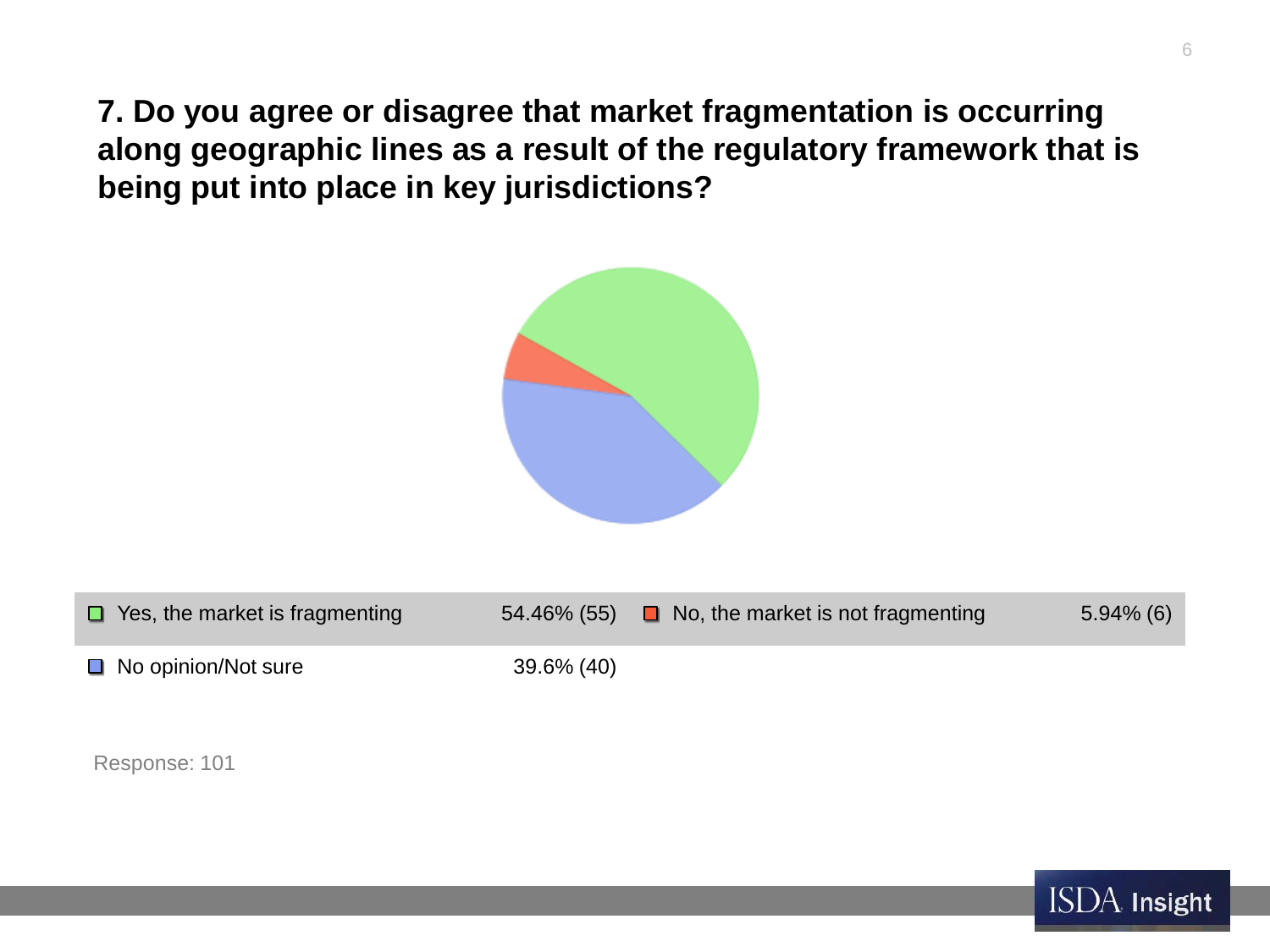## **8. If you believe that market fragmentation is occurring, then what impact, if any, is it having on your firm's ability to manage risk?**



| $\Box$ Strong negative impact | $1.82\%$ (1) | $\Box$ Negative impact               | 45.45% (25)   |
|-------------------------------|--------------|--------------------------------------|---------------|
| $\Box$ No impact              |              | 32.73% (18) $\Box$ Positive impact   | $10.91\%$ (6) |
| $\Box$ Strong positive impact |              | $0\%$ (0) $\Box$ No opinion/Not sure | $9.09\%$ (5)  |

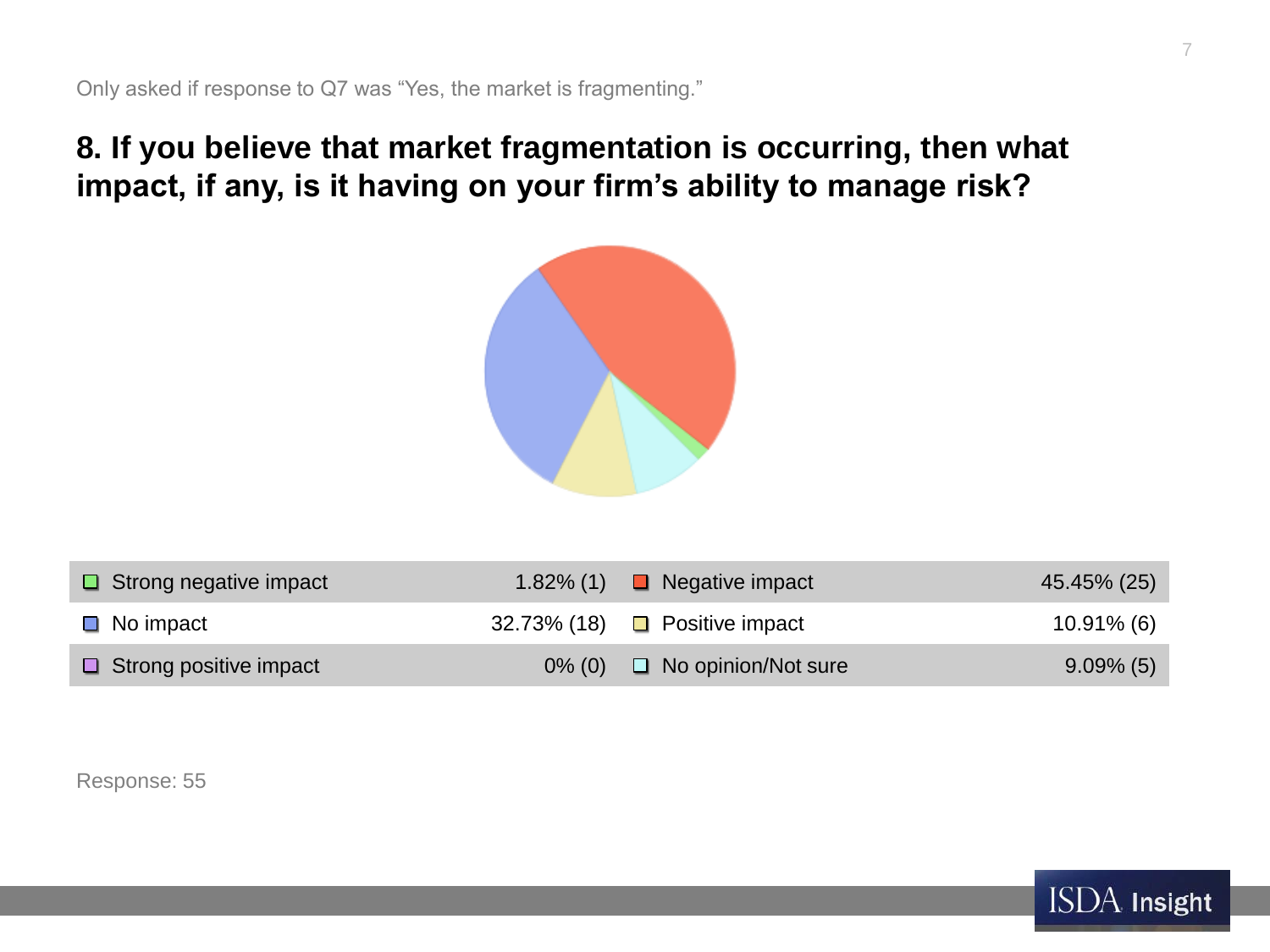## **9. If you believe that market fragmentation is occurring, then what impact, if any, is it having on the cost of OTC derivatives?**



| $\Box$ Market fragmentation is<br>increasing costs              | 59.26% (32) | $\Box$ Market fragmentation is<br>decreasing costs | $5.56\%$ (3) |
|-----------------------------------------------------------------|-------------|----------------------------------------------------|--------------|
| $\Box$ Market fragmentation is having<br>little impact on costs |             | 27.78% (15) $\Box$ No opinion/Not sure             | 7.41% (4)    |

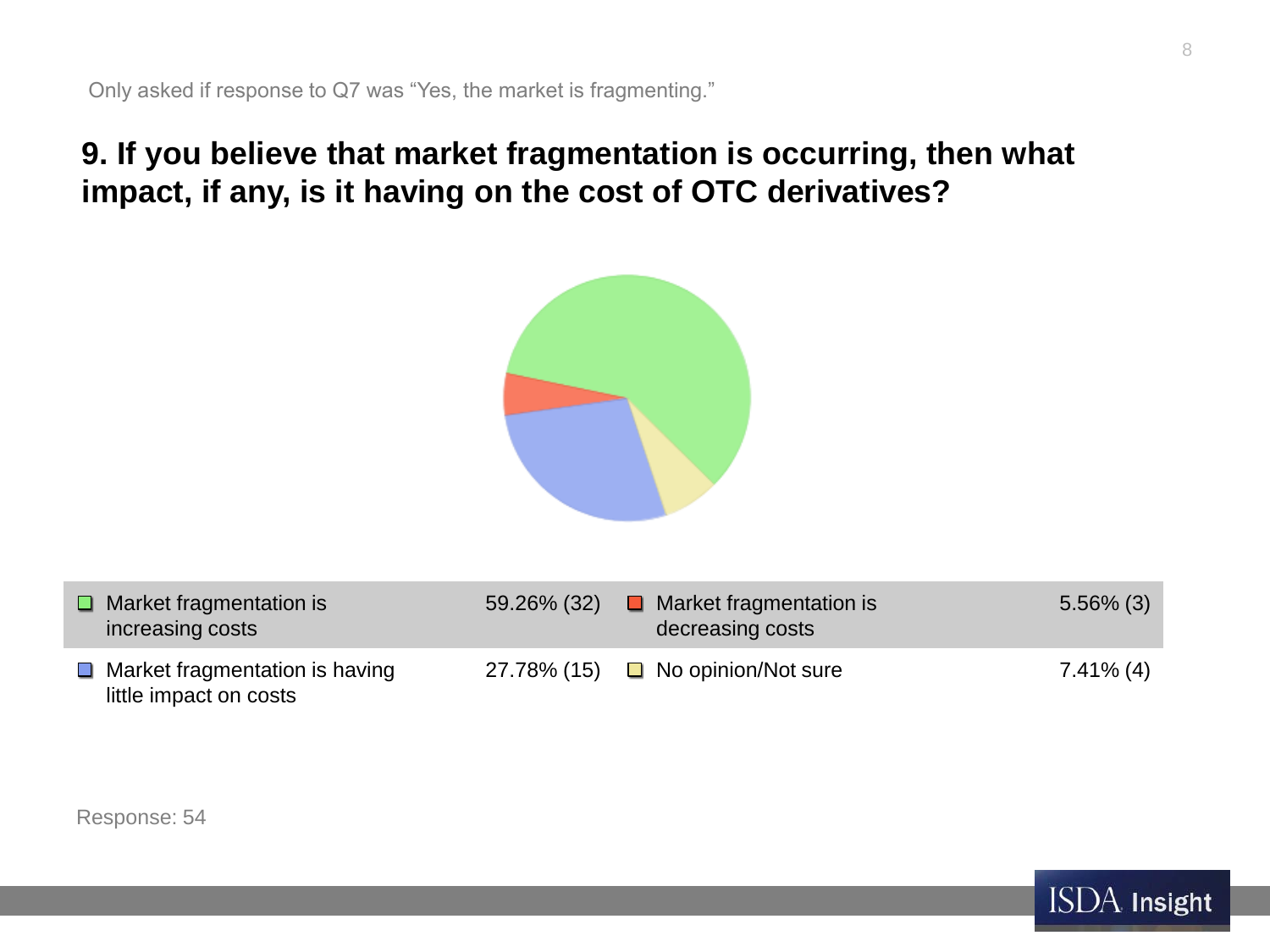**10. Do you prefer trading with dealers from your own jurisdiction to avoid the extraterritorial impact of foreign rules?**



| $\Box$ Yes, I now trade with dealers<br>from my own jurisdiction<br>wherever possible | 25.77% (25) | $\blacksquare$ Yes, but I've always traded with<br>dealers from my own jurisdiction<br>wherever possible | 27.84% (27) |
|---------------------------------------------------------------------------------------|-------------|----------------------------------------------------------------------------------------------------------|-------------|
| $\Box$ No, I have no preference                                                       |             | 30.93% (30) $\Box$ No opinion/Not sure                                                                   | 15.46% (15) |

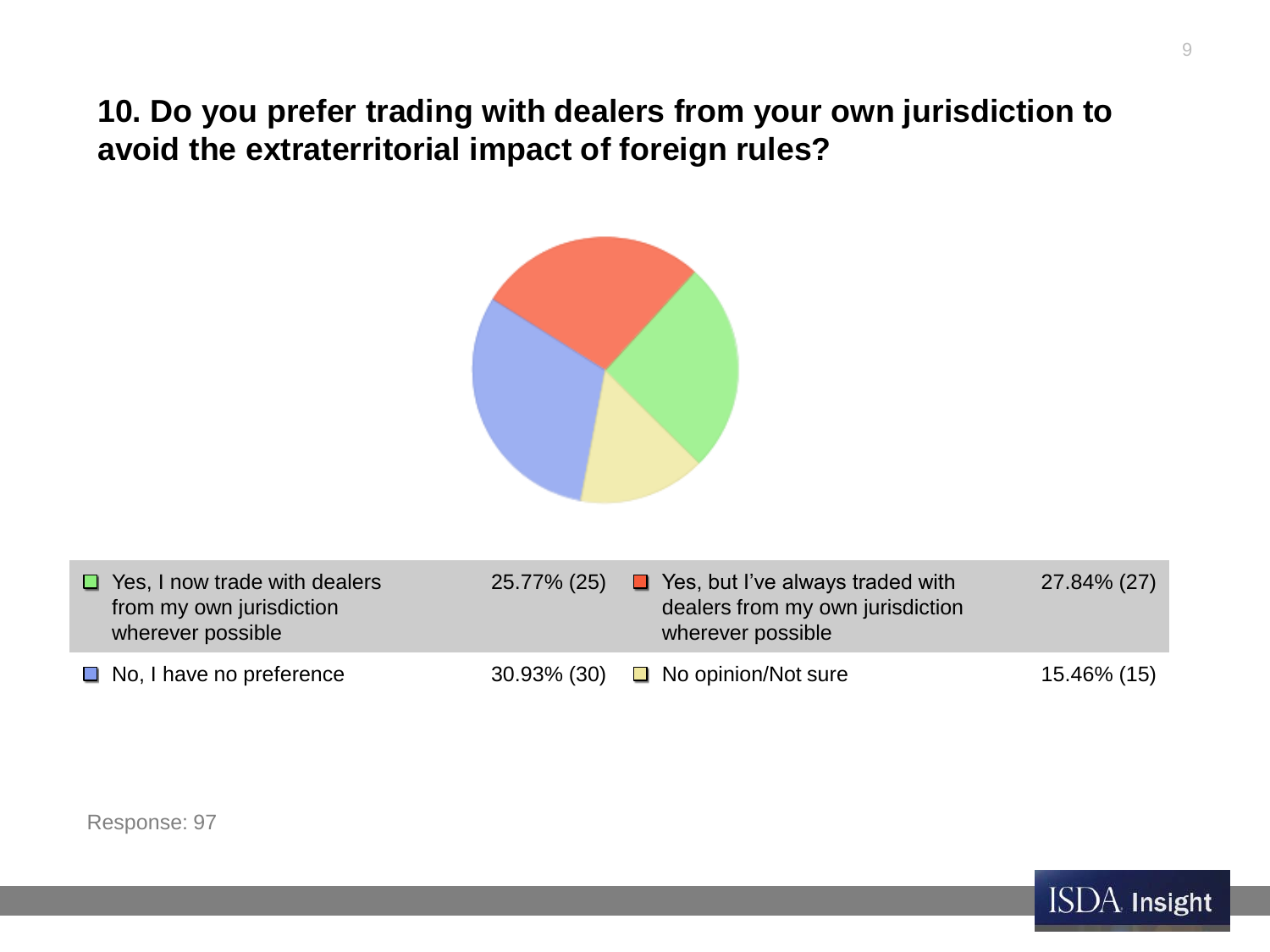**11. How important are OTC derivatives (whether cleared or noncleared) to your firm's risk management strategy?**



| $\Box$ Very important | $58.16\%$ (57) <b>u</b> Important    | 27.55% (27) |
|-----------------------|--------------------------------------|-------------|
| $\Box$ Not important  | 8.16% (8) $\Box$ No opinion/Not sure | 6.12% (6)   |



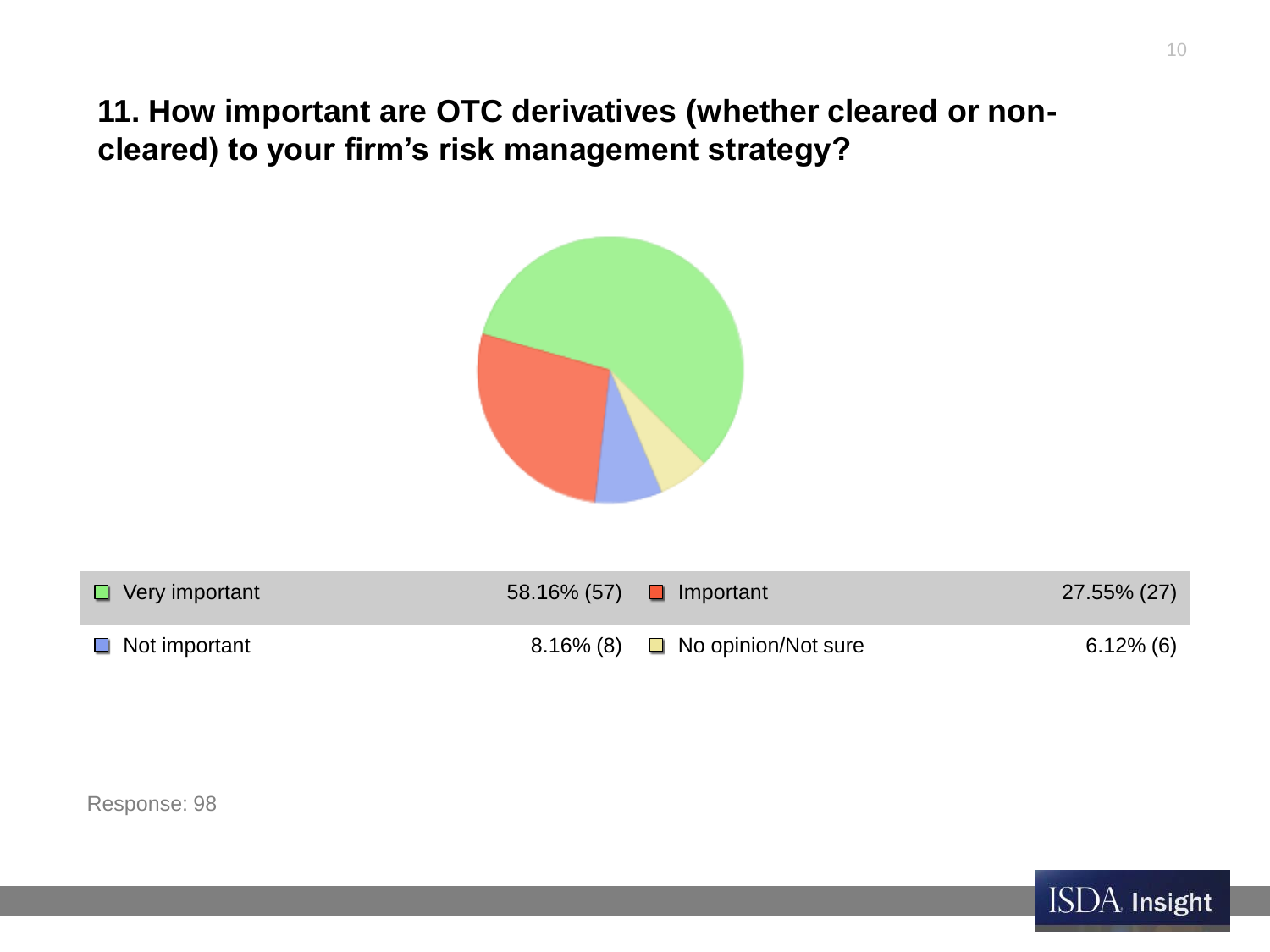# **12. In what ways are derivatives important to your firm's business and investment decision-making? (Please check all that apply)**



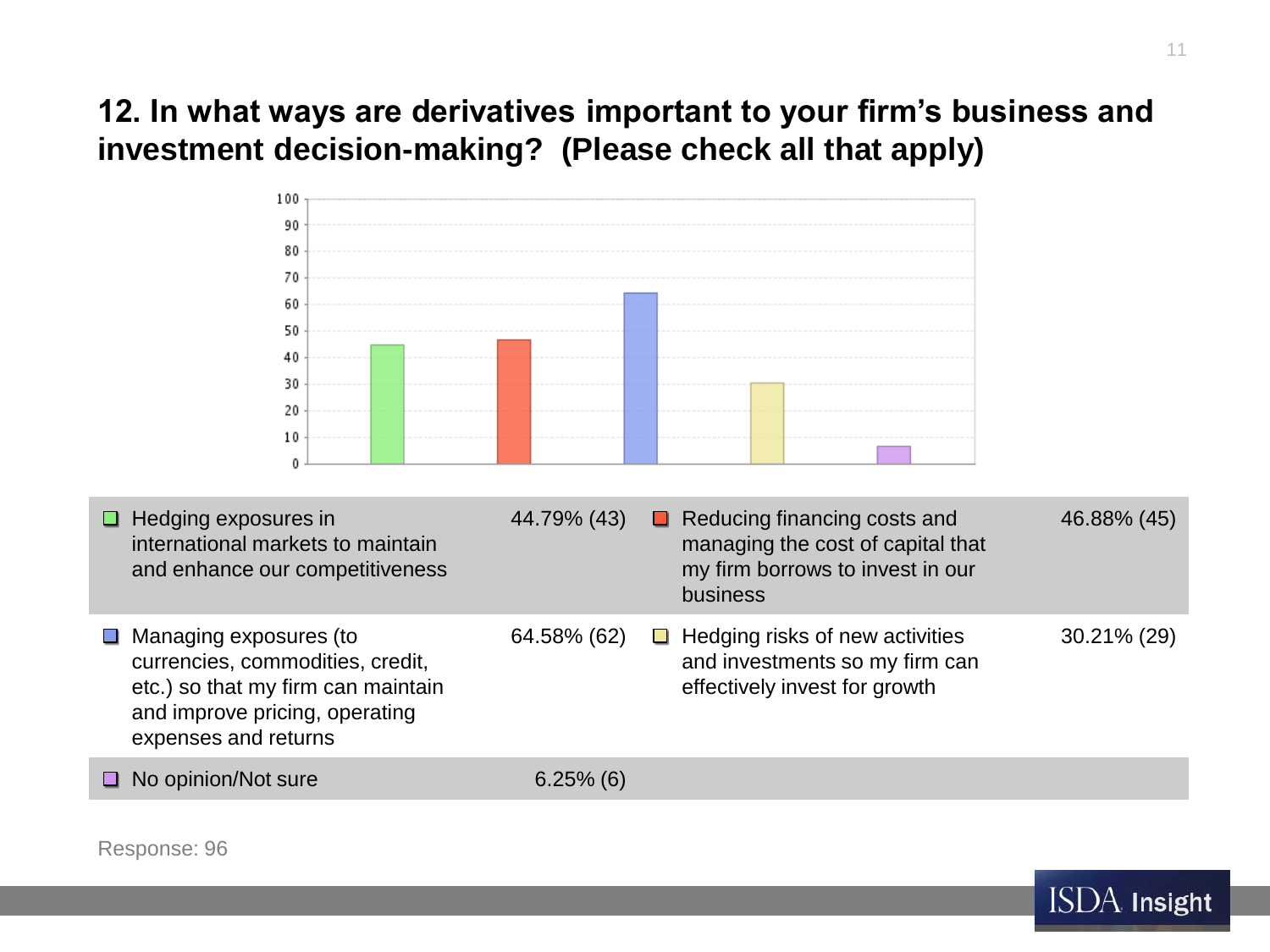# **13. What are your biggest concerns regarding your ability to use derivatives to manage risk? (Please check all that apply)**



| Uncertainty about regulations in<br>⊔<br>my firm's principal business<br>regions | $37.5\%$ (36)  | □ Concerns about scope of cross-<br>border derivatives regulations                     | 43.75% (42)  |
|----------------------------------------------------------------------------------|----------------|----------------------------------------------------------------------------------------|--------------|
| Increased costs of hedging<br><b>Contract</b>                                    | 60.42% (58)    | $\Box$ Reduced availability of hedging<br>products                                     | 23.96% (23)  |
| $\Box$ Fewer dealers to transact with                                            | $31.25\%$ (30) | Not ready or able to handle<br>⊔<br>clearing and/or margining of<br>derivatives trades | 30.21% (29)  |
| $\Box$ No opinion/Not sure                                                       | 12.5% (12)     | □ Other                                                                                | $7.29\%$ (7) |

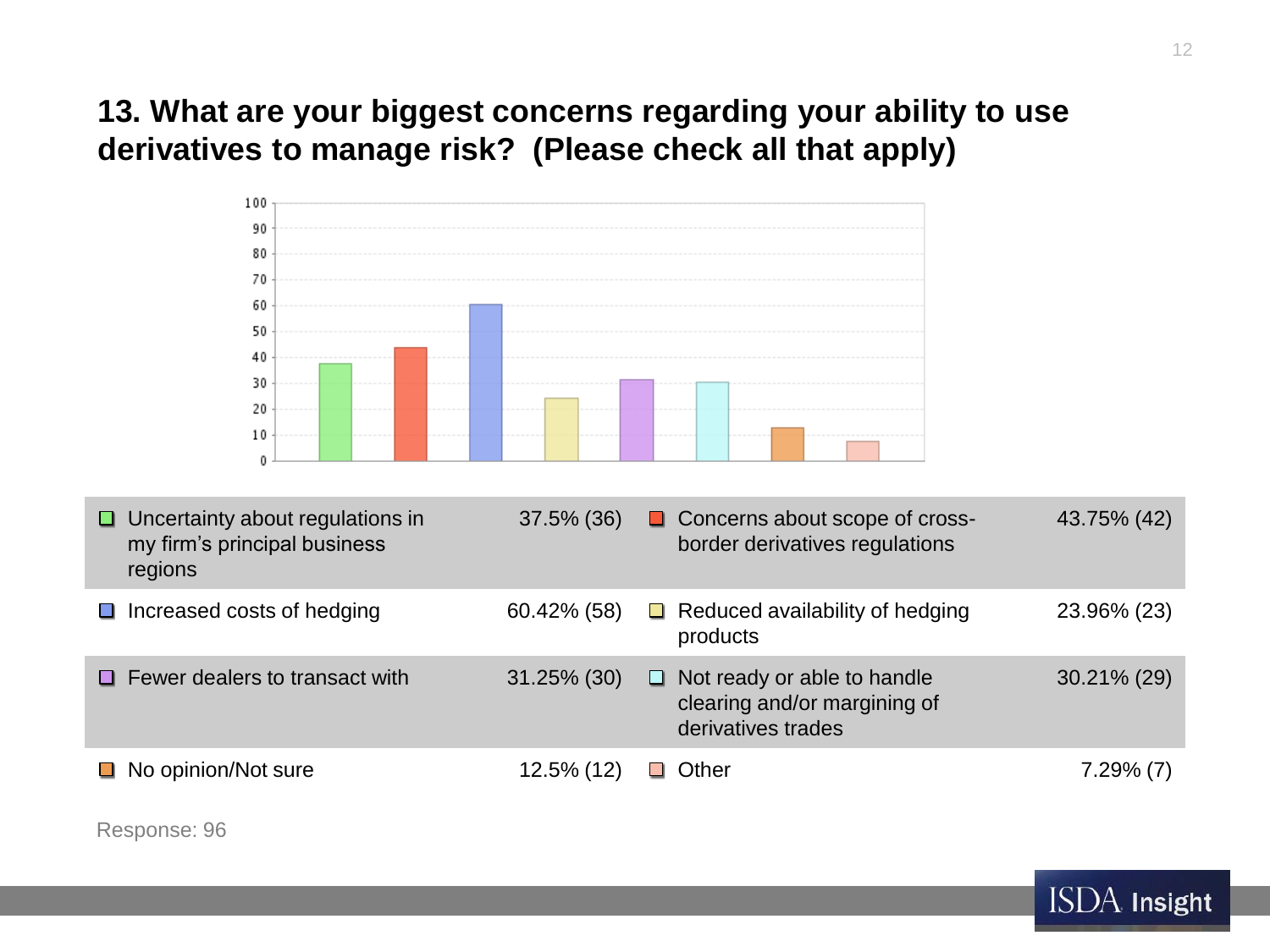**14. Looking at the fourth quarter of 2014, do you expect that your firm's use of OTC derivatives will increase, decrease or stay the same compared to the previous quarter?**



| $\Box$ Increase      | 14.58% (14) ■ Decrease                 | $8.33\%$ (8) |
|----------------------|----------------------------------------|--------------|
| $\Box$ Stay the same | 66.67% (64) $\Box$ No opinion/Not sure | 10.42% (10)  |

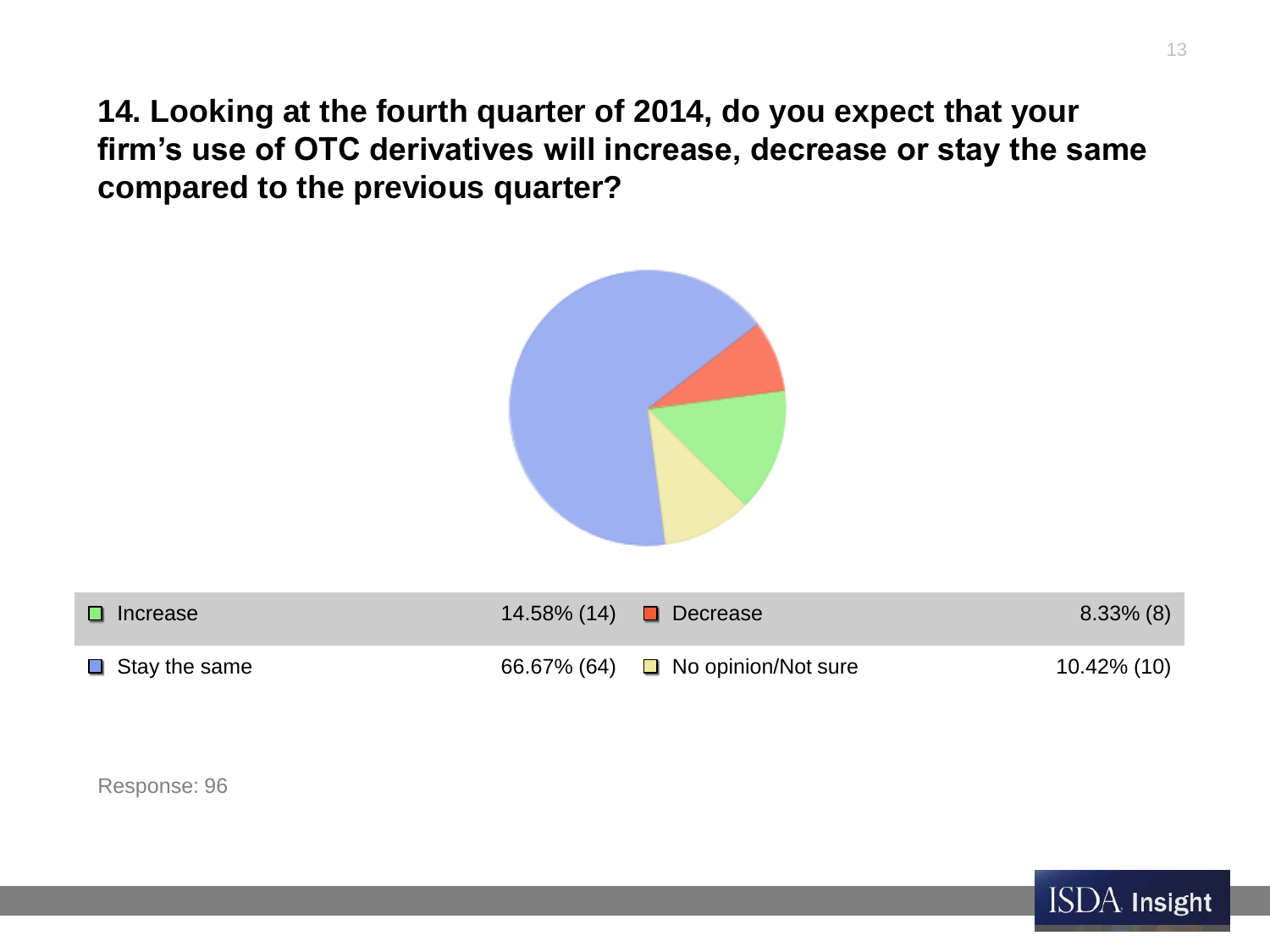**15. What percentage of your OTC derivatives trades are currently cleared through clearinghouses?**



| $\Box$ 0-10%         | 55.32% (52) $\Box$ 11-25%  |                                        | $6.38\%$ (6) |
|----------------------|----------------------------|----------------------------------------|--------------|
| $\square$ 26-50%     | $3.19\%$ (3) $\Box$ 51-75% |                                        | 4.26% (4)    |
| $\Box$ More than 75% |                            | 10.64% (10) $\Box$ No opinion/Not sure | 20.21% (19)  |

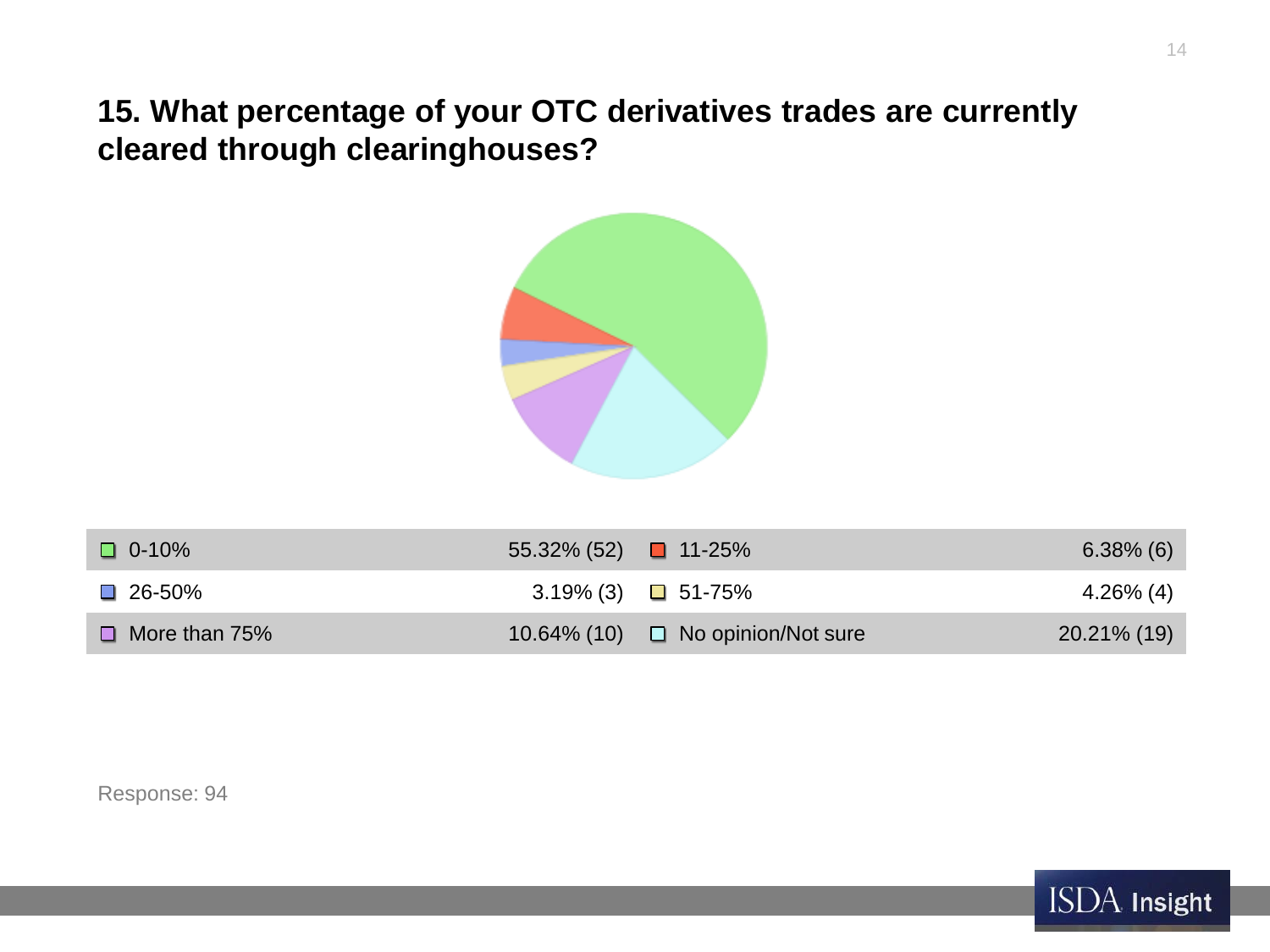**16. How many clearing members/futures commission merchants (FCMs) do you currently use to clear your OTC derivatives?**



| $\Box$                     | 41.49% (39) $\Box$ 1 |                           | 12.77% (12) |
|----------------------------|----------------------|---------------------------|-------------|
| $\Box$ 2                   |                      | 22.34% (21) □ More than 2 | 7.45% (7)   |
| $\Box$ No opinion/Not sure | 15.96% (15)          |                           |             |

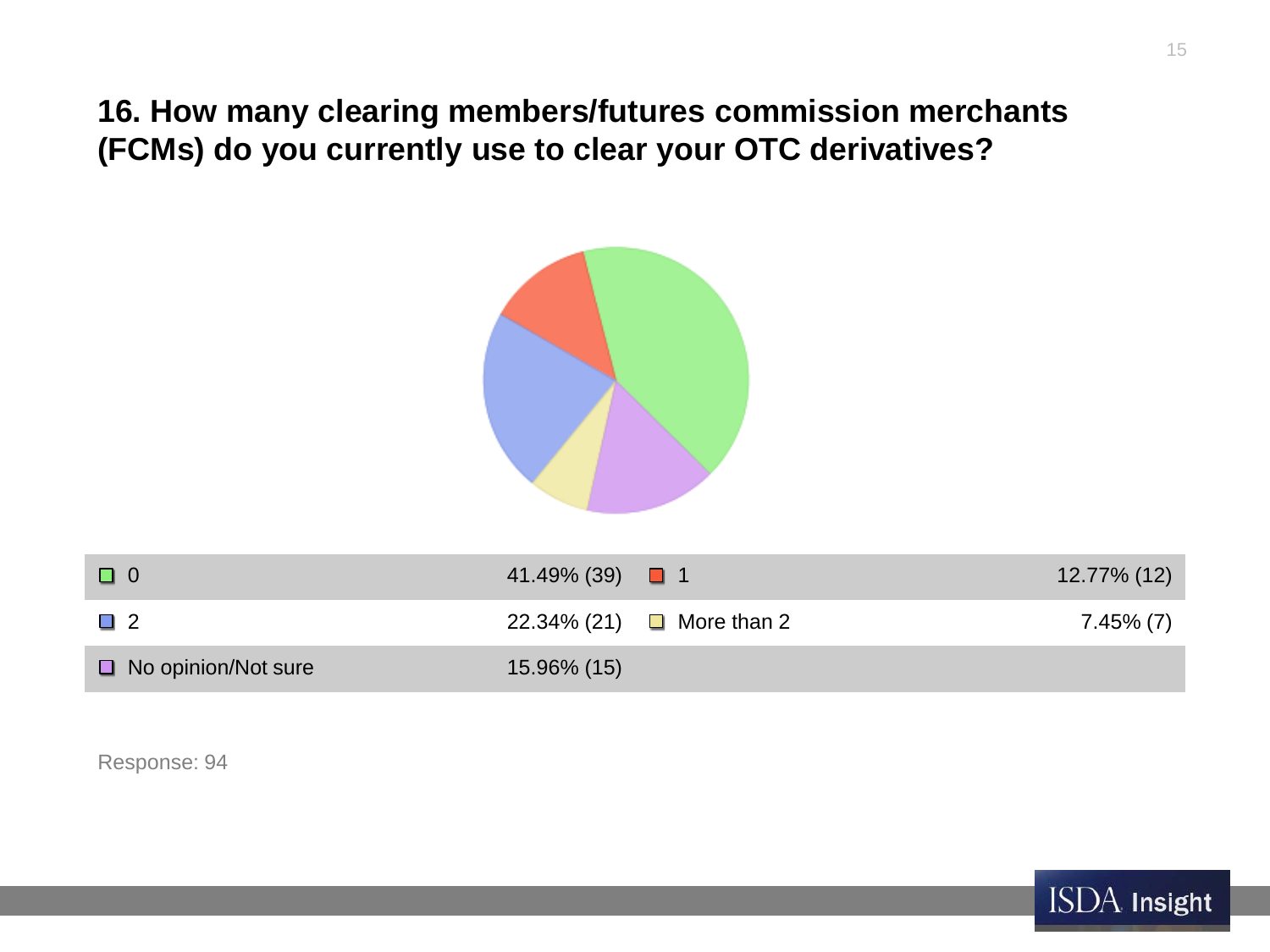**17. Do you intend to increase the number of clearing members/FCMs you use over the next 12 months?**



| $\Box$ Yes                 | 19.35% (18) ■ No | 48.39% (45) |
|----------------------------|------------------|-------------|
| $\Box$ No opinion/Not sure | 32.26% (30)      |             |